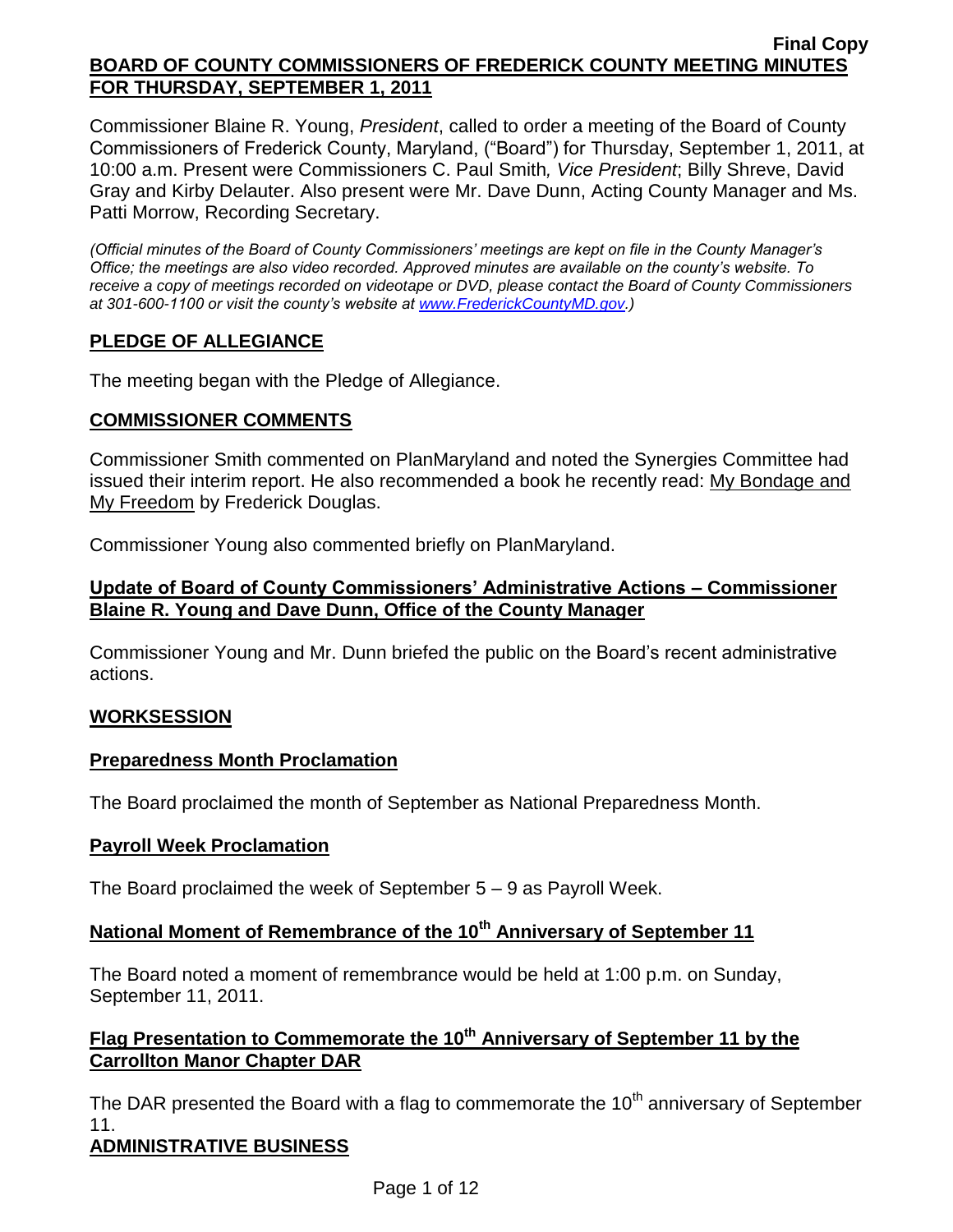## **Reorganization of the Board of County Commissioners' Office and the Office of the County Manager and the Official Announcement of the County Manager – Dave Dunn, Office of the County Manager**

Commissioner Young announced the reorganization of the Board's and the County Manager's offices.

Commissioner Smith moved to officially appoint Mr. Dave Dunn as County Manager (Mr. Dunn was presently serving in an acting capacity). Commissioner Shreve seconded the motion that passed 5-0.

Commissioner Young moved to officially appoint Mr. Mike Gastley as Assistant County Manager (Mr. Gastley was presently serving in an acting capacity). Commissioner Smith seconded the motion that passed 5-0. However, it was also noted that Mr. Gastley would be retiring from Frederick County government on September 30, 2011.

Mr. Dunn briefed the Board on the proposed grants specialist position. Mr. Gastley commented on the position. There was a brief discussion on grant programs.

Commissioner Shreve moved to proceed with the advertising for the grants specialist position as presented. Commissioner Smith seconded the motion that passed 5-0.

## **WORKSESSION**

## **Appointments/Reappointments to Boards/Commissions/Committees – Joyce Grossnickle, Office of the County Manager**

### Adult Public Guardianship Review Board

There were no public comments.

Commissioner Smith moved to reappoint Ms. Cathy Hanson to serve a three-year term to expire June 30, 2014. Commissioner Gray seconded the motion that passed 5-0.

#### Commission for Women

There were no public comments.

Commissioner Smith moved to appoint Ms. Christine Ferguson to fill an unexpired term to expire June 30, 2014. Commissioner Shreve seconded the motion that passed 5-0.

### Partnership (Privatization) and Efficiencies Citizens Advisory Committee

There were no public comments.

Commissioner Smith moved to appoint Mayor Carroll Jones, City of Brunswick, as the municipal representative. Commissioner Young seconded the motion that passed 5-0. Commissioner Smith moved to appoint the following: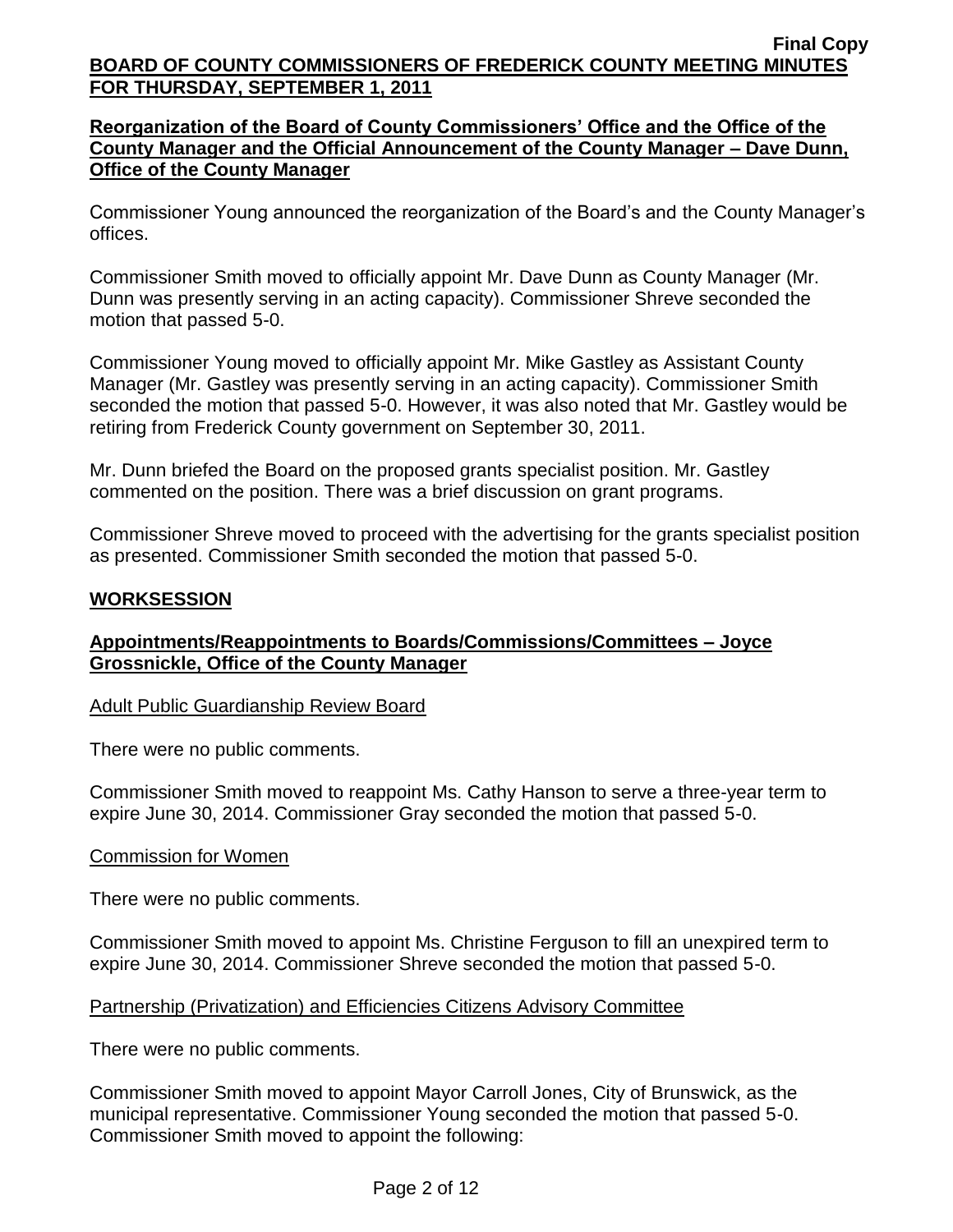- Citizens Mr. Jim Grimes, Mr. Mark Kreslins, Mr. Don Linton and Seymour Stern, Esquire
- County Employees Leigh Fields and Gary Hessong
- Municipal Carroll Jones, Mayor, City of Brunswick

Commissioner Delauter seconded the motion that passed 5-0.

## **Priority 2 Draft Text Amendments – Eric Soter and Shawna Lemonds, Community Development Division**

Mr. Soter and Ms. Lemonds presented the Priority 2 text amendments to the Board. It was noted the amendments were created as a result of a compiled list of potential amendments based upon a review of the previously presented Potential Text Amendment List and the Business Friendly Improvement Areas.

Staff briefed the Board regarding text changes from the previous meeting. By consensus the Board agreed with the following:

- Additional language regarding outdoor storage in the Light Industrial (LI) and General Industrial (GI); and
- LI/GI Industrial Standards reviewed changes regarding liquefied petroleum gas.

There was no public comment.

Commissioner Smith moved to precede with the Priority 2 text amendments through the public review process. Commissioner Shreve seconded the motion that passed 5-0.

(Commissioner Delauter left the meeting.)

### **Resolution to Accept Surety Bonds to Guarantee Certain Developer Funded and Constructed Public Improvements – Kathy Mitchell, Office of the County Attorney**

Ms. Mitchell presented the proposed resolution that would allow the use of surety bonds in lieu of letters of credit or escrow accounts as guarantees for developer funded and constructed public improvements. Ms. Mitchell indicated this was one of the items on the Business Friendly Action Items List.

Public comments were heard from:

- Jeremy Holder, Ausherman Development Corporation
- Jason Wiley, Elm Street Development
- Steve Seawright, Frederick County Builders Association

Commissioner Smith moved to approve and adopt the resolution as amended with changes to #6 and #8. Commissioner Shreve seconded the motion that passed 4-0 with Commissioner Delauter absent.

(A copy of the approved/adopted ordinance can be obtained in the County Manager's Office or from the county's website, [www.FrederickCountyMD.gov.](http://www.frederickcountymd.gov/))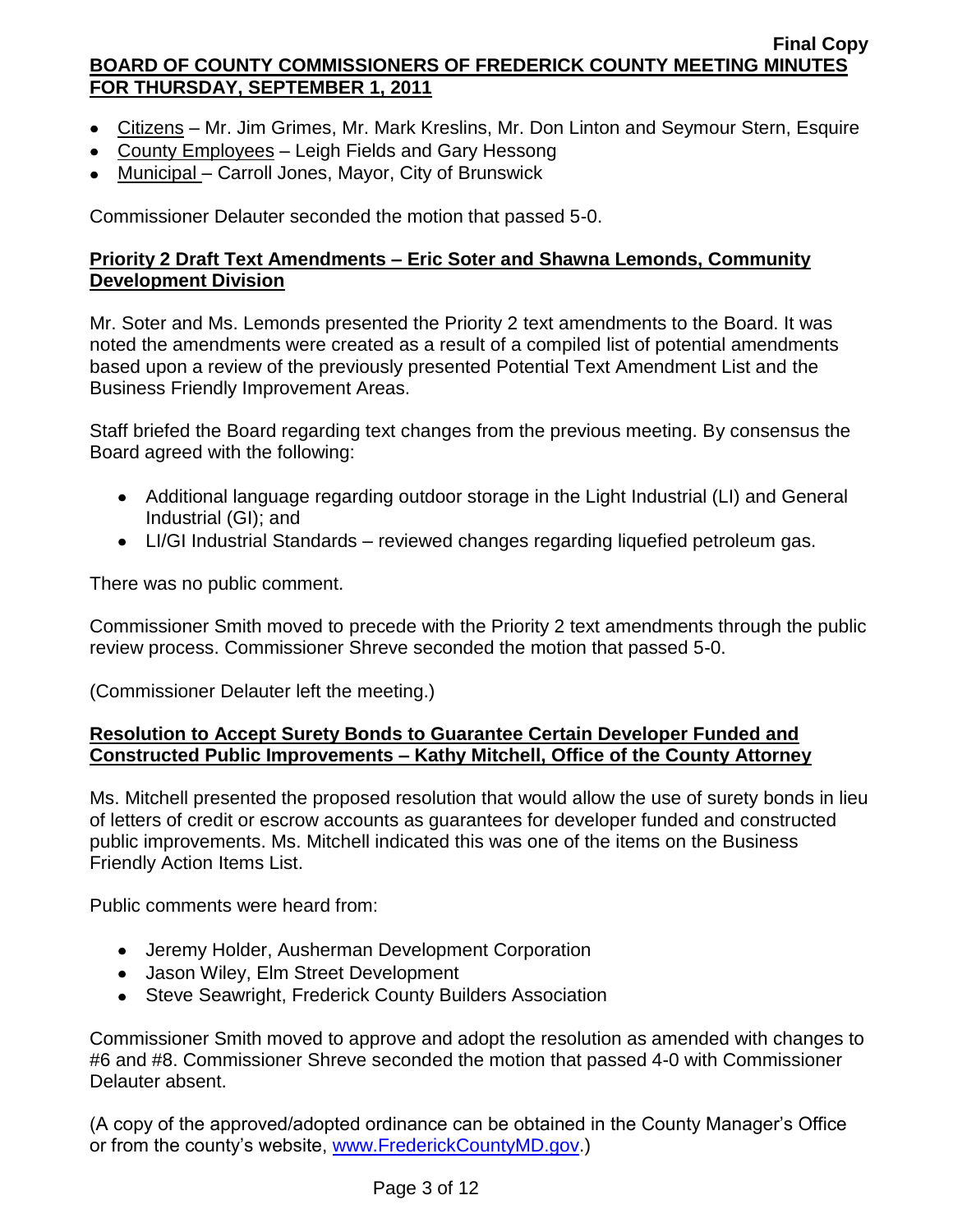The meeting adjourned for a lunch break at 12:00 p.m.

Commissioner Blaine R. Young, *President*, reconvened a meeting of the Board of County Commissioners of Frederick County, Maryland, ("Board") for Thursday, September 1, 2011, at 12:45 p.m. Present were Commissioners C. Paul Smith*, Vice President*; Billy Shreve, David Gray and Kirby Delauter. Also present were Mr. Dave Dunn, County Manager and Ms. Patti Morrow, Recording Secretary.

# **AGENDA BRIEFING**

Staff reviewed with the Board the following items scheduled for public hearing on Tuesday, September 6, 2011, at 7:00 p.m.

- Rezoning #R-11-01, Richard Choate Denis Superczynski, Community Development Division
- Ordinance to Establish an Option for Payment in Lieu of Building Moderately Priced Dwelling Units – Jenny Short, Citizens Services Division
- Adequate Public Facilities Ordinance Roads Ron Burns, Community Development Division
- Revision of the Frederick County Ethics and Lobbying Ordinances Linda Thall, Office of the County Attorney

# **CONSENT AGENDA**

The following items were presented on the consent agenda:

### BID AWARDS

- 1. Purchasing Memo #12-031, PeopleSoft Pension Module Maintenance and Support (Sole Source Renewal) Award to: Oracle America, Inc. Award amount: \$36,048.73
- 2. Purchasing Memo #12-037, Long Distance, Toll Free and Conference Services (Piggyback Contract) Award to: Verizon Award amount: Estimated nine month contract cost: \$34,903.00

### BUDGET TRANSFERS

1. #BT-11-189, Department of Aging, Citizens Services Division

2. #BT-12-034, Parks and Recreation Division GRANTS

- Renewal of Promoting Safe and Stable Families Memorandum of Agreement Shelly Toms, Citizens Services Division
- FY 2012 Services Contract Agreement for Family Support Center and Budget Transfer Shelly Toms, Citizens Services Division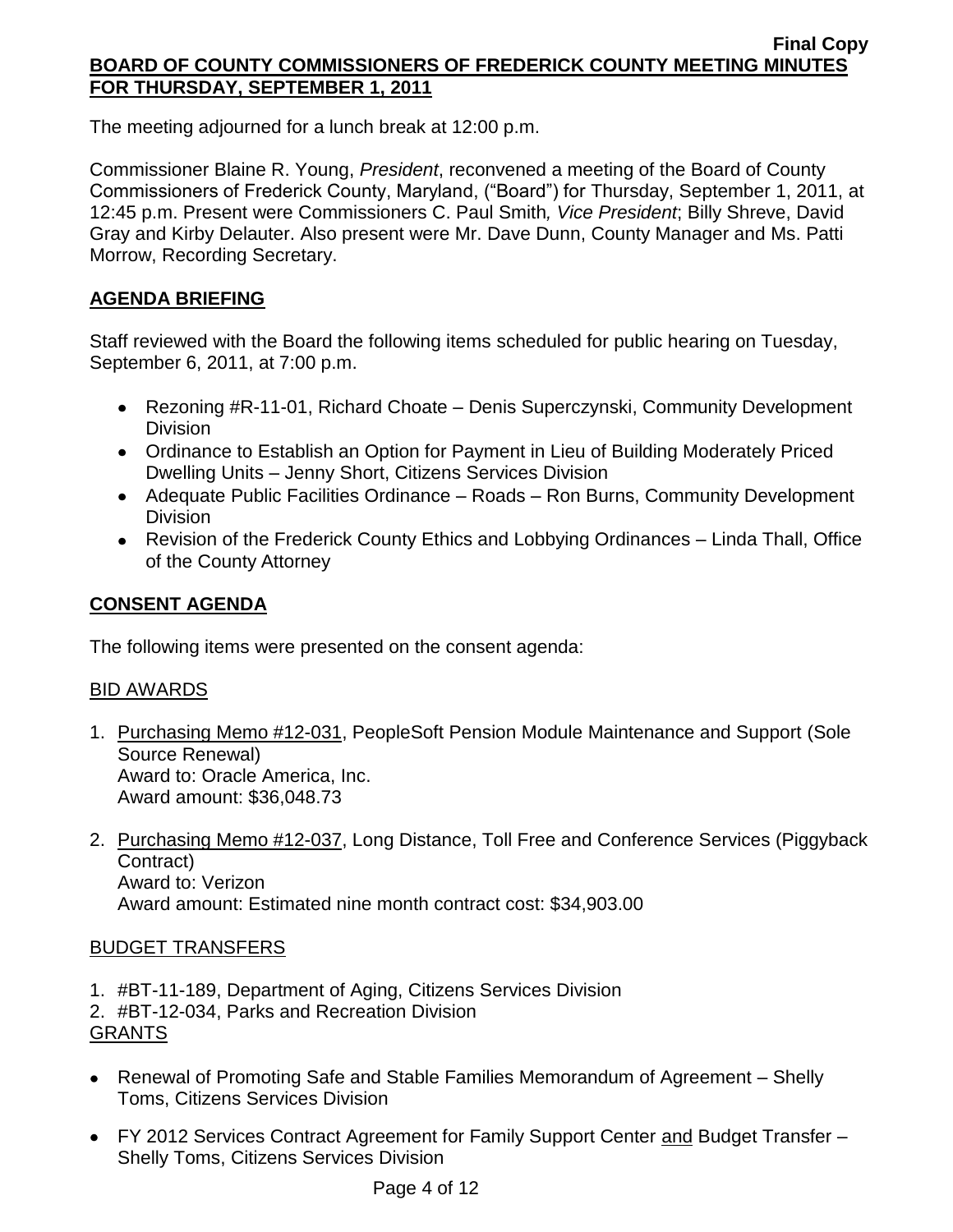FY 2012 Emergency Medical Dispatchers Training Grant Application – Chip Jewell, Emergency Management Division

Commissioner Gray moved to approve the consent agenda as presented. Commissioner Shreve seconded the motion that passed 5-0.

#### **ADMINISTRATIVE BUSINESS**

#### **Bid Award – Purchasing Memo #12-034, Legal Services for the Department of Social Services – Hal Good, Finance Division**

Mr. Bruce Johnson, Finance Division, presented the request.

Commissioner Smith moved to approve Purchasing Memo #12-034. Commissioner Shreve seconded the motion that passed 5-0.

### **Communications Site Agreement Between the Board of County Commissioners and the City of Brunswick (City) – Jack Markey, Emergency Management Division**

Mr. Markey presented the agreement with the City for the installation of a telecommunications facility on a water tank located on property owned by the City.

Mayor Carroll Jones, City, commented on the agreement.

Commissioner Gray moved to approve the agreement as presented. Commissioner Delauter seconded the motion that passed 5-0.

## **Frederick County GIS Consolidation and Budget Transfer – Sherry Weakley, Interagency Information Technologies Division**

Ms. Weakley presented the proposed consolidation that would realize reduced costs, additional efficiencies, and improved resiliency. She indicated the initial salary/fringes cost savings from this consolidation would be \$27,016.00 by downgrading one Grade 19 GIS manager to a Grade 16 Addressing Administrator and additional savings would be realized when vacant positions were eliminated or filled at lower grades. Ms. Weakley commented that no employees would be laid off.

Commissioner Smith moved to approve the consolidation plan for the Frederick County GIS as presented and the subsequent budget transfer. Commissioner Shreve seconded the motion that passed 5-0.

It was requested the IIT staff provide a presentation of the At-a Glance application at the County/Municipalities meeting in September.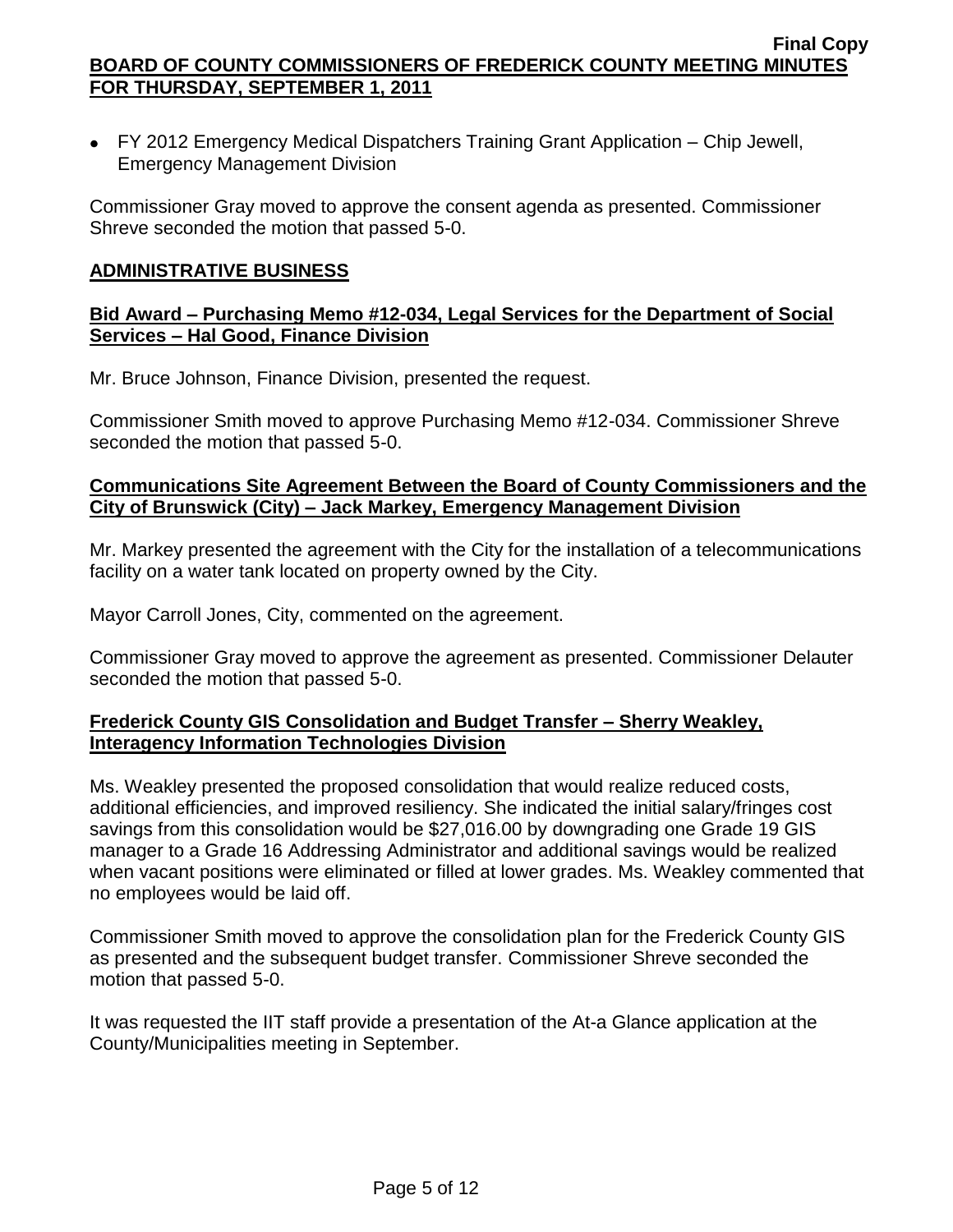### **COMMISSIONER COMMENTS**

Commissioner Gray reminded folks on Sunday, September 11 at 1:00 p.m. bells and sirens would sound in remembrance of all those who lost their lives on 9-11.

Commissioner Young announced the Charter Board meeting would be held this evening at 7:00 p.m.

### **PUBLIC COMMENTS**

• Mr. George Rudy

### **QUESTIONS – PRESS**

None.

### **CLOSED SESSION**

Commissioner Smith moved to go into closed session under the Maryland Annotated Code State Government Article § 10-508(a) (3) to consider the acquisition of real property for a public purpose and matters directly related thereto; (7) To consult with counsel to obtain legal advice on a legal matter and (8) To consult with staff, consultants, or other individuals about pending or potential litigation. Commissioner Gray seconded the motion that passed 5-0.

### **ADJOURN**

The meeting adjourned at 1:20 p.m.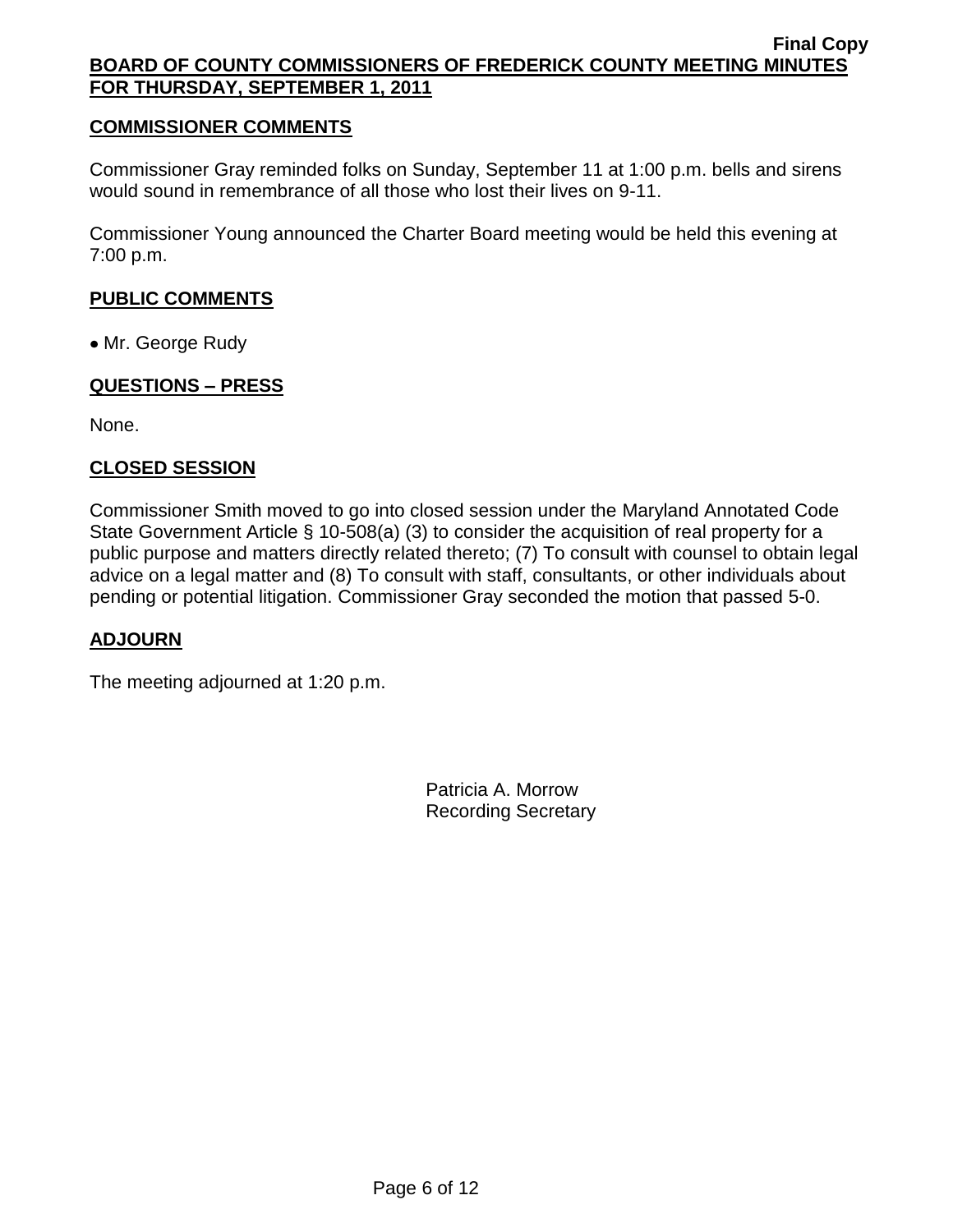# **FORM OF STATEMENT FOR CLOSING THE MEETING OF THURSDAY, SEPTEMBER 1, 2011**

# **STATUTORY AUTHORITY TO CLOSE SESSION**

### **State Government Article §10-508(a):**

(3) To consider the acquisition of real property for a public purpose and matters directly related thereto.

#### **Motion:**

Commissioner Smith moved to go into closed session under the Maryland Annotated Code State Government Article § 10-508(a) (3) To consider the acquisition of real property for a public purpose and matters directly related thereto. Commissioner Gray seconded the motion that passed 5-0.

#### **Time and Location:**

1:25 p.m. – Third Floor Meeting Room, Winchester Hall

### **Topic to be Discussed:**

To discuss the acquisition of real property for a county road project.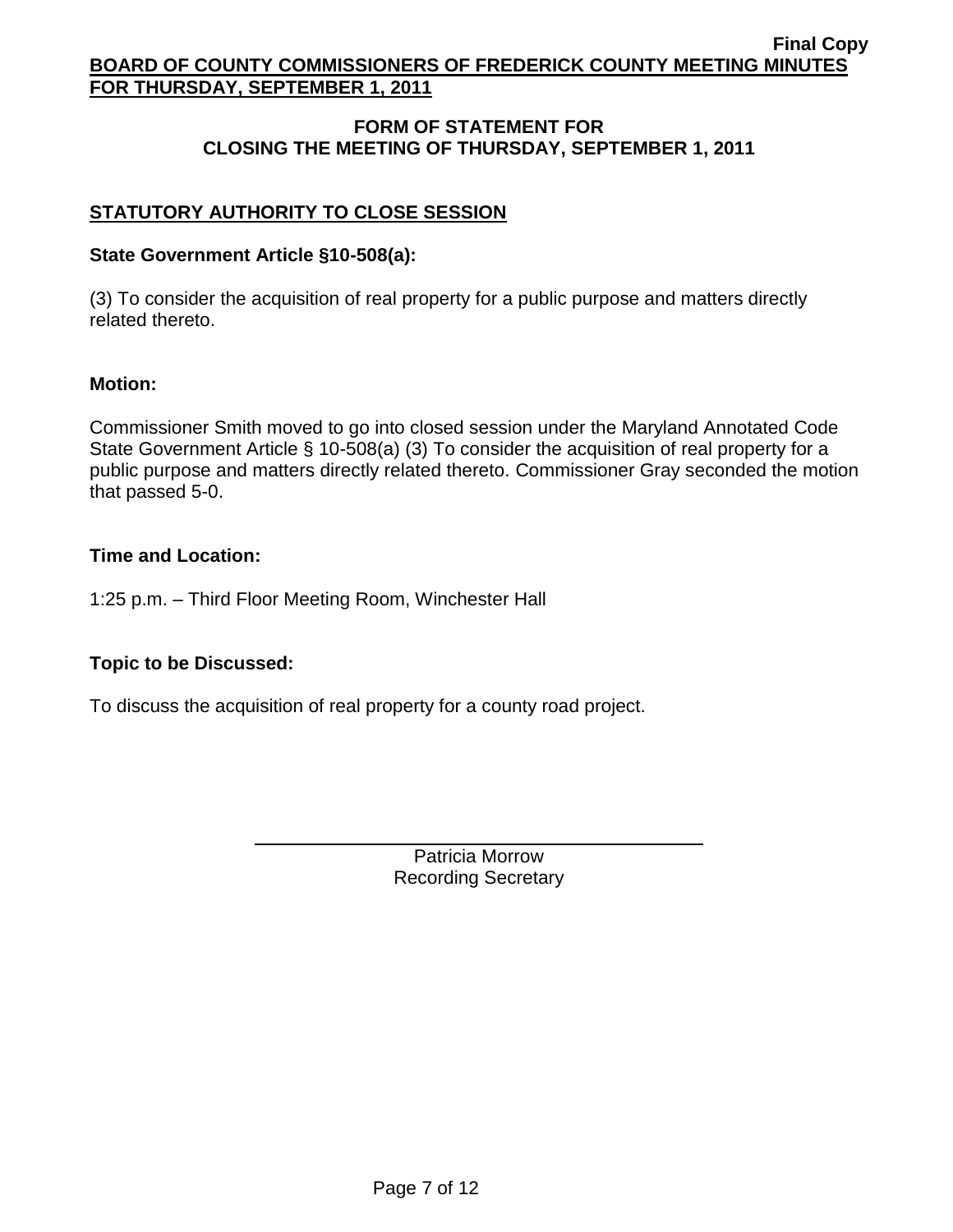#### **FORM OF STATEMENT FOR MINUTES OF NEXT OPEN MEETING ON TUESDAY, SEPTEMBER 6, 2011, FOLLOWING THE CLOSED MEETING OF THURSDAY, SEPTEMBER 1, 2011**

# **STATUTORY AUTHORITY TO CLOSE SESSION**

#### **State Government Article §10-508(a):**

(3) To consider the acquisition of real property for a public purpose and matters directly related thereto.

#### **Motion:**

Commissioner Smith moved to go into closed session under the Maryland Annotated Code State Government Article § 10-508(a) (3) To consider the acquisition of real property for a public purpose and matters directly related thereto. Commissioner Gray seconded the motion that passed 5-0.

### **Time and Location:**

1:25 p.m. – Third Floor Meeting Room, Winchester Hall

### **Others in Attendance:**

D. Dunn, J. Mathias, R. McCain, T. Meunier, R. Shen, C. Chamberlain and P. Morrow.

### **Topic Discussed:**

To discuss the acquisition of real property for a county road project.

### **Action Taken:**

The Board approved the staff recommendation and the subsequent budget transfer.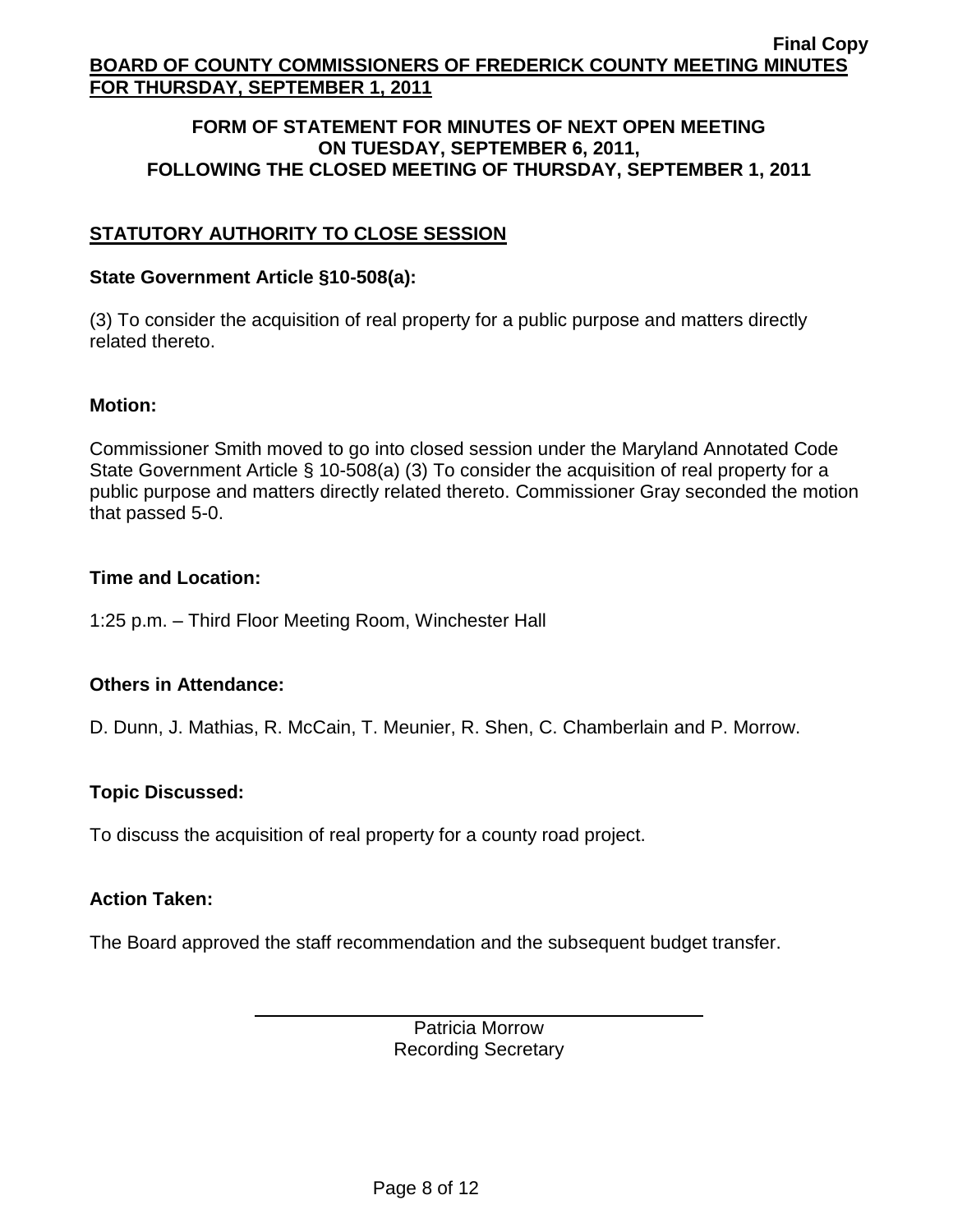# **FORM OF STATEMENT FOR CLOSING THE MEETING OF THURSDAY, SEPTEMBER 8, 2011**

# **STATUTORY AUTHORITY TO CLOSE SESSION**

## **State Government Article §10-508(a):**

(7) To consult with counsel to obtain legal advice on a legal matter and (8) To consult with staff, consultants, or other individuals about pending or potential litigation.

## **Motion:**

Commissioner Shreve moved to go into closed session under the Maryland Annotated Code State Government Article § 10-508(a) (7) To consult with counsel to obtain legal advice on a legal matter and (8) To consult with staff, consultants, or other individuals about pending or potential litigation. Commissioner Delauter seconded the motion that passed 3-0 with Commissioners Smith and Gray absent.

### **Time and Location:**

3:20 p.m. – Third Floor Meeting Room, Winchester Hall

# **Topic to be Discussed:**

To discuss with staff and the county attorneys certain issues in connection with a construction contract.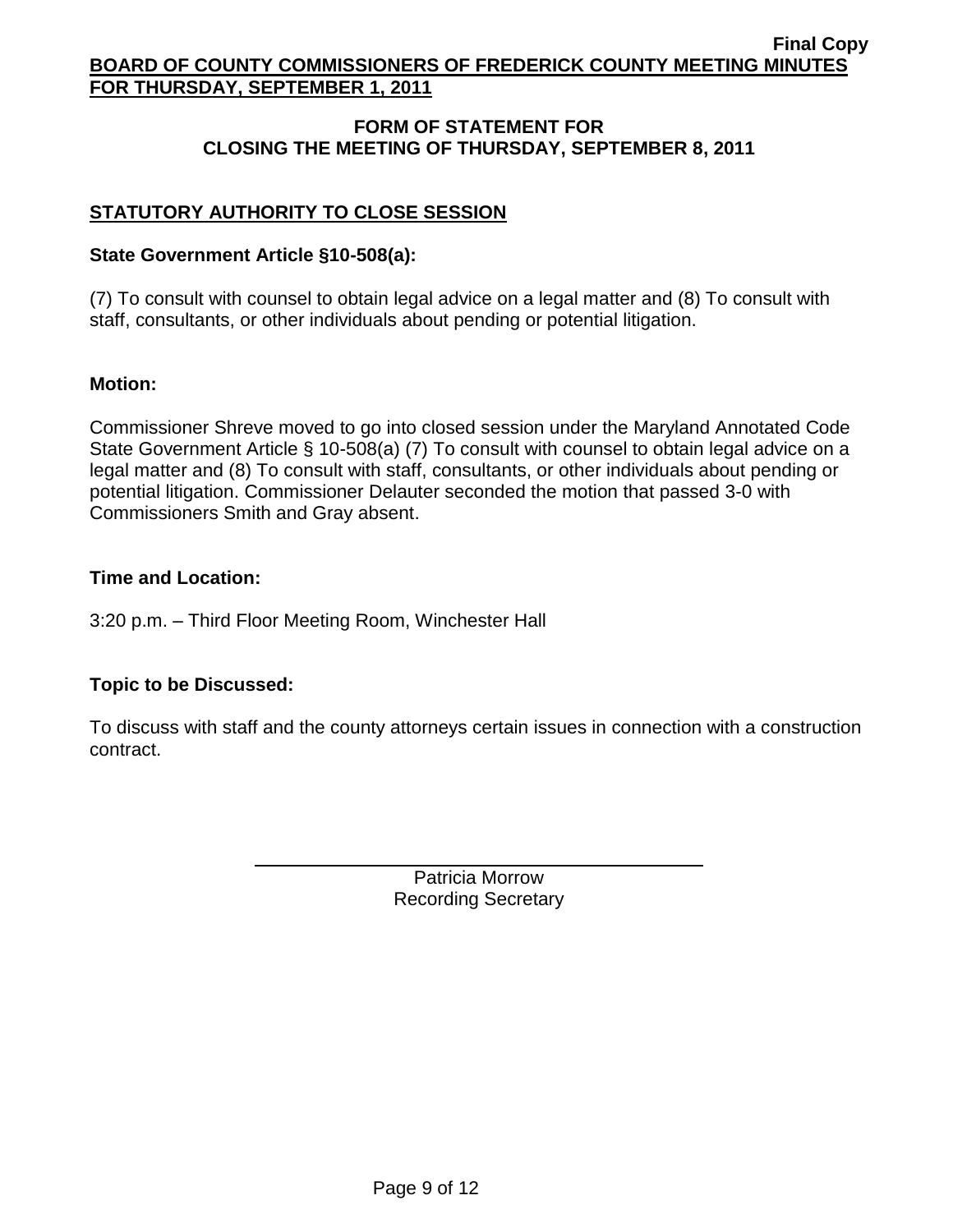#### **FORM OF STATEMENT FOR MINUTES OF NEXT OPEN MEETING ON TUESDAY, SEPTEMBER 6, 2011, FOLLOWING THE CLOSED MEETING OF THURSDAY, SEPTEMBER 1, 2011**

# **STATUTORY AUTHORITY TO CLOSE SESSION**

#### **State Government Article §10-508(a):**

(7) To consult with counsel to obtain legal advice on a legal matter and (8) To consult with staff, consultants, or other individuals about pending or potential litigation.

#### **Motion:**

Commissioner Shreve moved to go into closed session under the Maryland Annotated Code State Government Article § 10-508(a) (7) To consult with counsel to obtain legal advice on a legal matter and (8) To consult with staff, consultants, or other individuals about pending or potential litigation. Commissioner Delauter seconded the motion that passed 3-0 with Commissioners Smith and Gray absent.

#### **Time and Location:**

3:20 p.m. – Third Floor Meeting Room, Winchester Hall

### **Others in Attendance:**

D. Dunn, J. Mathias, K. Mitchell, K. Demosky and P. Morrow.

### **Topic Discussed:**

To discuss with staff and the county attorneys certain issues in connection with a construction contract.

#### **Action Taken:**

No action was taken.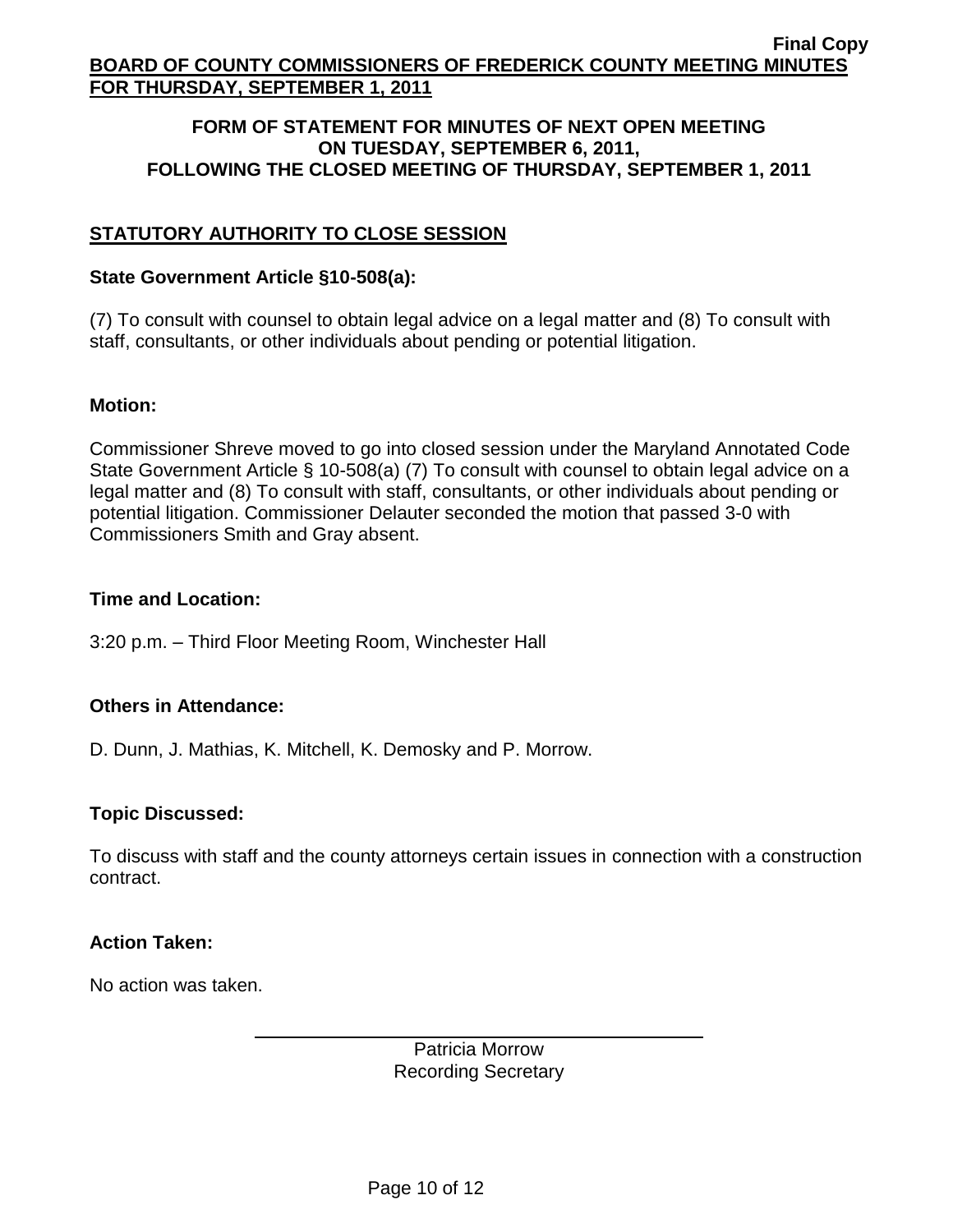# **FORM OF STATEMENT FOR CLOSING THE MEETING OF THURSDAY, SEPTEMBER 1, 2011**

# **STATUTORY AUTHORITY TO CLOSE SESSION**

## **State Government Article §10-508(a):**

(7) To consult with counsel to obtain legal advice on a legal matter and (8) To consult with staff, consultants, or other individuals about pending or potential litigation.

## **Motion:**

Commissioner Smith moved to go into closed session under the Maryland Annotated Code State Government Article § 10-508(a) (7) To consult with counsel to obtain legal advice on a legal matter and (8) To consult with staff, consultants, or other individuals about pending or potential litigation. Commissioner Gray seconded the motion that passed 5-0.

## **Time and Location:**

1:25 p.m. – Third Floor Meeting Room, Winchester Hall

# **Topic to be Discussed:**

To discuss the possible resolution of pending litigation with the county's attorneys, county staff and other individuals